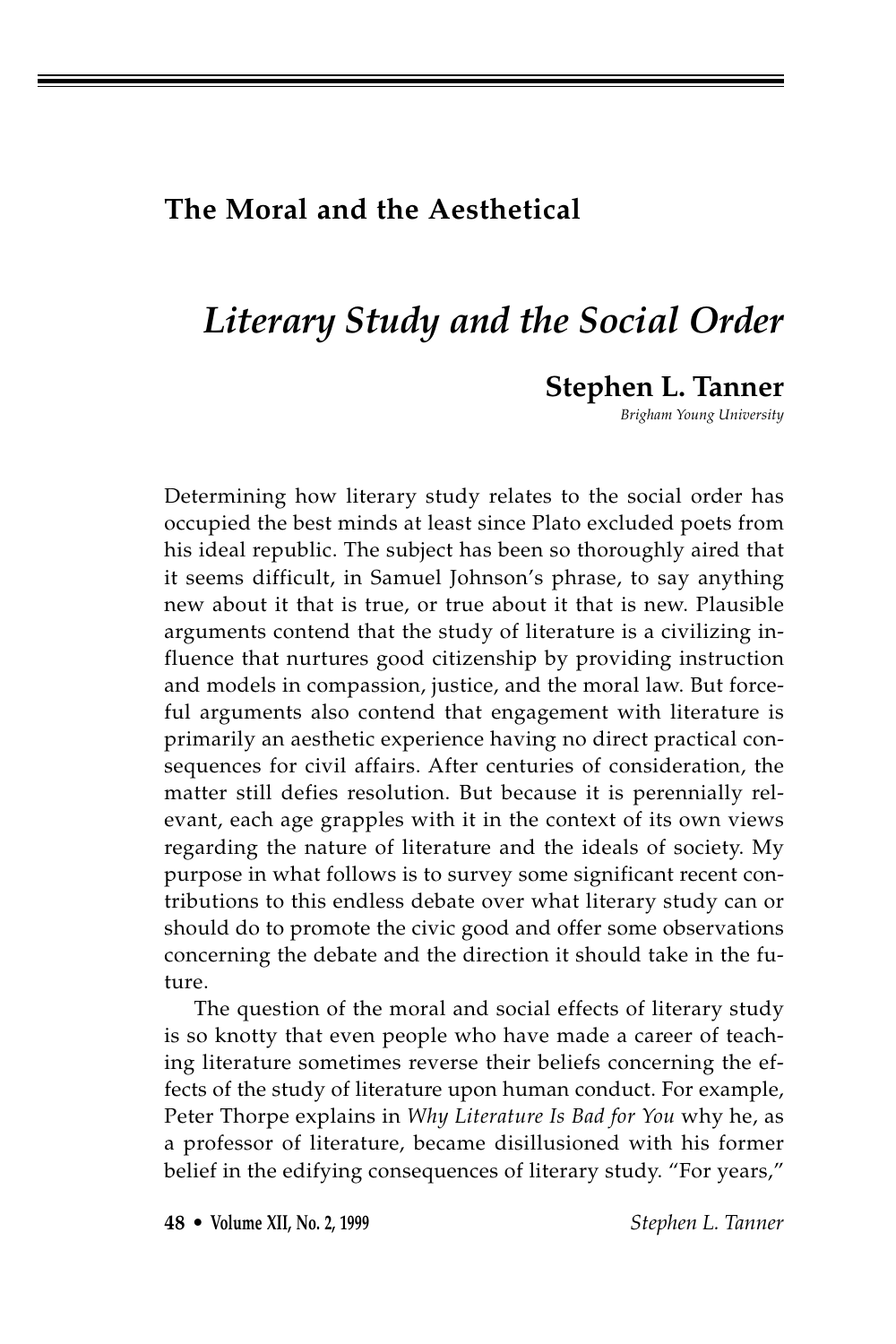he says, "I believed that if a person lived with great books he would be a better specimen of humanity—more mature, aware, happy, tolerant, kind, and honest. But I'm not a believer anymore" (vii). His approach is to examine the behavior of people who devote large portions of their life to literary study—writers, students, critics, and particularly professors. His conclusions are these: "That literary art, instead of making us more mature, has a subtle way of guiding us into a new immaturity. That the great books, instead of endowing us with more awareness of the cosmos and the human condition, put the blinders on. That instead of showing us the way to happiness, literature moves us toward gloom. That it fogs our minds, instead of enabling us to think more clearly. And finally, that instead of improving our ability to communicate, it keeps us from getting through to each other" (xii). These are controversial assertions, of course, and his evidence, although extensive, is unlikely to be widely persuasive. But I must admit that having associated closely with literature professors for thirty years, I find that much of Thorpe's characterization of them rings painfully true. Obviously, studying the best literature does not, in itself, produce the best people.

A more significant example is the case of Lionel Trilling, one of the most distinguished literary intellectuals of his age. He began his career with a published doctoral dissertation on Matthew Arnold in 1939, a book that has never been out of print. Arnold is a giant figure among those convinced of the edifying effects of literary study, and Trilling was strongly influenced by Arnold, who said, "It is important, therefore, to hold fast to this: that poetry is at bottom a criticism of life; that the greatness of a poet lies in his powerful and beautiful application of ideas to life—to the question: How to live" (478). This notion of literature as a criticism of life is apparent in the preface to Trilling's famous collection of essays *The Liberal Imagination* (1950), in which he suggests that in the job of criticizing the liberal imagination, "literature has unique relevance, not merely because so much of modern literature has explicitly directed itself upon politics, but more importantly because literature is the human activity that takes the fullest and most precise account of variousness, possibility, complexity, and difficulty." Yet, in teaching a renowned course in modern literature for many years at Columbia University, Trilling gradually became disturbed that modern literature provides

*Literary Study and the Social Order* **HUMANITAS • 49**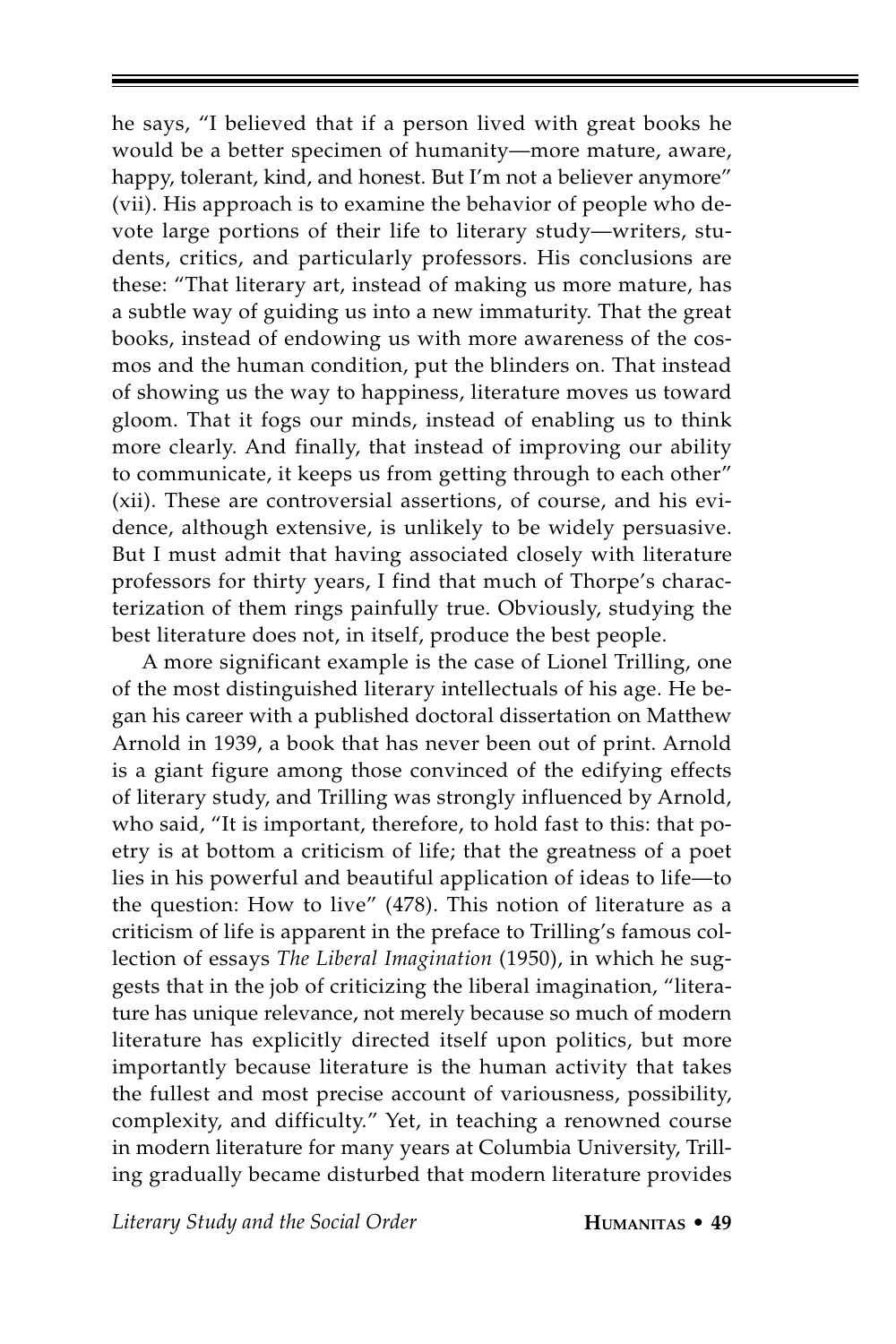so few examples of literature promoting moral good. With its emphasis on the self in an adversary relationship to society, modern literature seems to question civilization itself. This alarmed Trilling because, from his secular perspective, the social relationship is the only source of obligation and authority. Increasingly his Arnoldian faith in literature as a social stabilizer was subject to some very hard tests, and his work during the fifteen years preceding his death in 1975 can be read as a transcript of discomforts occasioned by an actively radical literature in a mind for which the idea of society was of ultimate concern. He faced the dilemma of reconciling two divergent convictions. First, that great literature benefits man individually and socially by stimulating and extending his moral imagination and enlarging his awareness of his necessary connection with his fellows. Second, that modern literature, though possessing genius, has divorced morality from imagination and denied the validity of the social connection, and consequently may be harmful.

*"Antihygienic effect of bad serious art."*

As early as the 1950s, he had remarked in an aside that "No one has yet paid attention to the anti-catharsis, the generally antihygienic effect of bad serious art, the stimulation it gives to all one's neurotic tendencies, the literal, physically-felt depression it induces" (*Gathering* 99). His doubts about the edifying effects of art grew during his final years, and he found himself asking "whether that wonderful Victorian confidence in the educative, moralizing power of art has been justified or if it can be accepted simply and without qualification" ("Sincerity and Authenticity"105). "What is the basis of our society's belief that art is so important?" he asked. "What do we expect of it? Only good, it seems. I am quite open to the idea that art can produce bad effects as well as good ones, even that what might be called good art can produce bad effects. . . . I would like to hear why, apart from its usefulness as entertainment, art should be supported" (Qtd. in Chace 52-53*).*

Frank Lentricchia provides a different kind of example. After earning a reputation as an historian and polemicist of literary theory who spoke passionately about literature as a political instrument, Lentricchia wrote "Last Will and Testament of an Ex-Literary Critic" for *Lingua Franca* (1996), in which he explains that when his book *Criticism and Social Change* appeared in 1983, he was convinced that "a literary critic, *as a literary critic,* could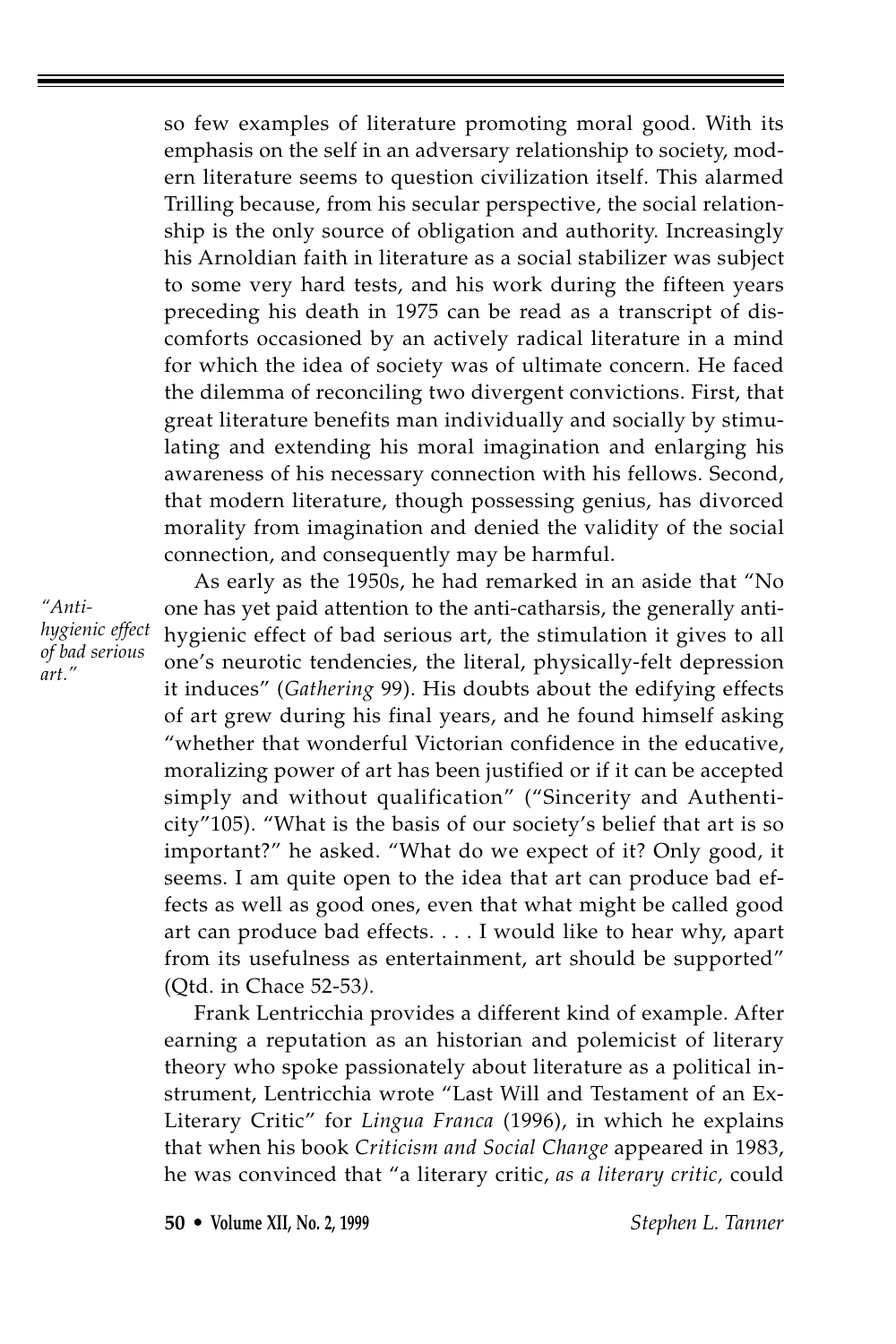be an agent for social transformation" (60). He confesses that he has now mostly given up reading literary criticism because much *Much literary* of it is no longer literary, and he has reverted to the pleasures of reading that brought him to literary study in the first place, heeding "the repressed but unshakable conviction that the study of literature serves no socially valued purpose" (65). This was a startling turnabout for the man once labeled "the Dirty Harry of literary theory."

*criticism "no longer literary."*

Stanley Fish is another scholar-critic who, if not reversing himself in the same way as the three men just mentioned, has certainly modulated his opinions in striking ways. In fact, he has made a career of going against the grain of accepted literary opinion, adroitly dancing along the line between brilliance and selfserving notoriety—between being provocative and being dismissed. Occasional missteps—like claiming that his criticism need not be true, only interesting—have toppled him into heated controversy. In *Professional Correctness: Literary Studies and Political Change* (1995) his targets are social constructionism, interdisciplinary studies, cultural studies, new historicism—in short, literary studies intended to produce social-political change. His thesis in a nutshell is that academic work is one thing and political work quite another. He acknowledges that in centuries past literature contributed "to civic harmony and public aspiration, guidance to princes and generals, education of children of the ruling class," and the inculcation of religious sentiments. But in our time, he insists, literary activity is deprived of a role in government and commerce and instead is "increasingly pursued in the academy where proficiency is measured by academic standards and rewarded by the gatekeepers of an academic guild." His name for this is professionalization, a form of organization requiring special training, its members bound together "because they perform the same 'moves' in the same 'game'" (32).

One of his main arguments is that general conditions in American society prevent it from paying attention to what goes on in literary and cultural studies: "Despite occasional appearances to the contrary, the conversation that takes place within the humanistic academy and the conversation that leads to legislative and administrative action remain segregated from one another" (60- 61). He believes that the prominent exposure of certain literary theorists (probably himself included) in regard to such things as

*Literary Study and the Social Order* **HUMANITAS • 51**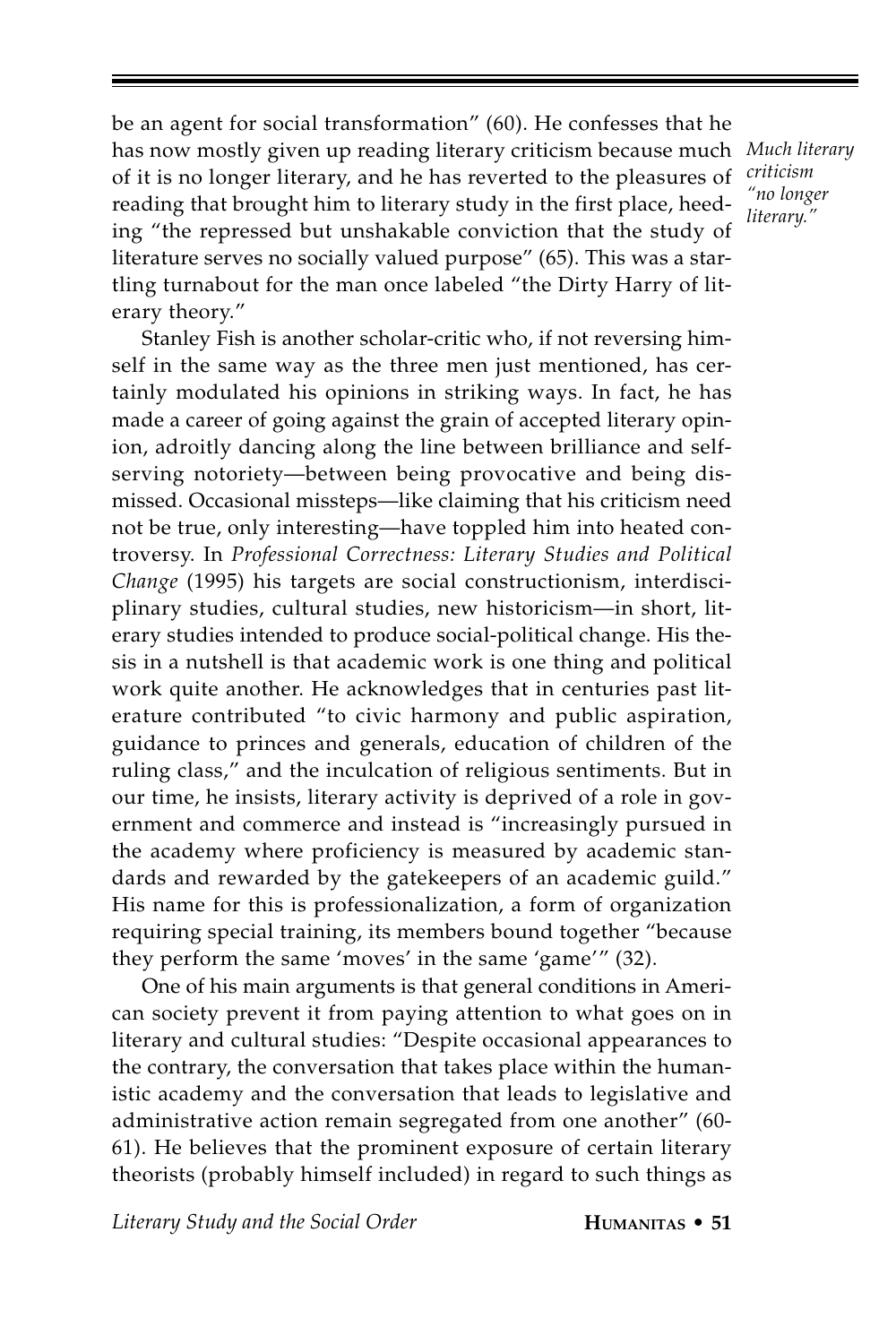deconstruction and political correctness is not evidence that the public takes them seriously. It is evidence that it does not (65). He contends, in fact, that "the language of literary theory is not subversive, but irrelevant: *it cannot be heard* except as the alien murmurings of a galaxy far away," and thus the relationship between literary study and the production of civic virtue "is thin to the vanishing point" (91, 32). Under these circumstances no revisionary interpretation of a literary text, regardless of how politically oriented it might be, will make a practical political difference. He frequently reiterates the point that literary study is an autonomous discipline not linked with public action. Literary critics traffic in metrics, narrative structures, imagery, symbolism, and a long list of things. But the list does not include "arms control or city management or bridge-building or judicial expertise or a thousand other things, even though many of those things find their way into the texts critics study as 'topics' or 'themes'" (90).

Fish points out that a discipline becomes such by performing certain practices, and "disciplinary actions issue from narrowly defined disciplinary intentions and only reasonably (one must leave room for accident and serendipity) aim for disciplinary effects" (87). This is what he means by his playfully provocative title: *Professional Correctness.* His point is that "the vocabularies of disciplines are not external to their objects, but constitutive of them. Discard them in favor of the vocabulary of another discipline, and you will lose the object only they call into being" (85). Thus, from this perspective, new historicism or cultural studies cannot effectively turn literary criticism to partisan agendas because literary criticism by nature—by discipline—will not allow it to be effective outside the academy. Therefore, "the return to literary criticism of political questions does not make literary criticism more political in any active sense" (55)*.* Changing the mode or object or name of literary analysis, he insists, "will not change the material effectiveness of literary analysis and make it into an instrument of political action" (44). Furthermore, says Fish, new historicists and cultural materialists may claim to show literary study how to do what it does better, but if literary criticism hearkens to them it will not be doing what it does better, but will be doing something different—no better or worse, but different.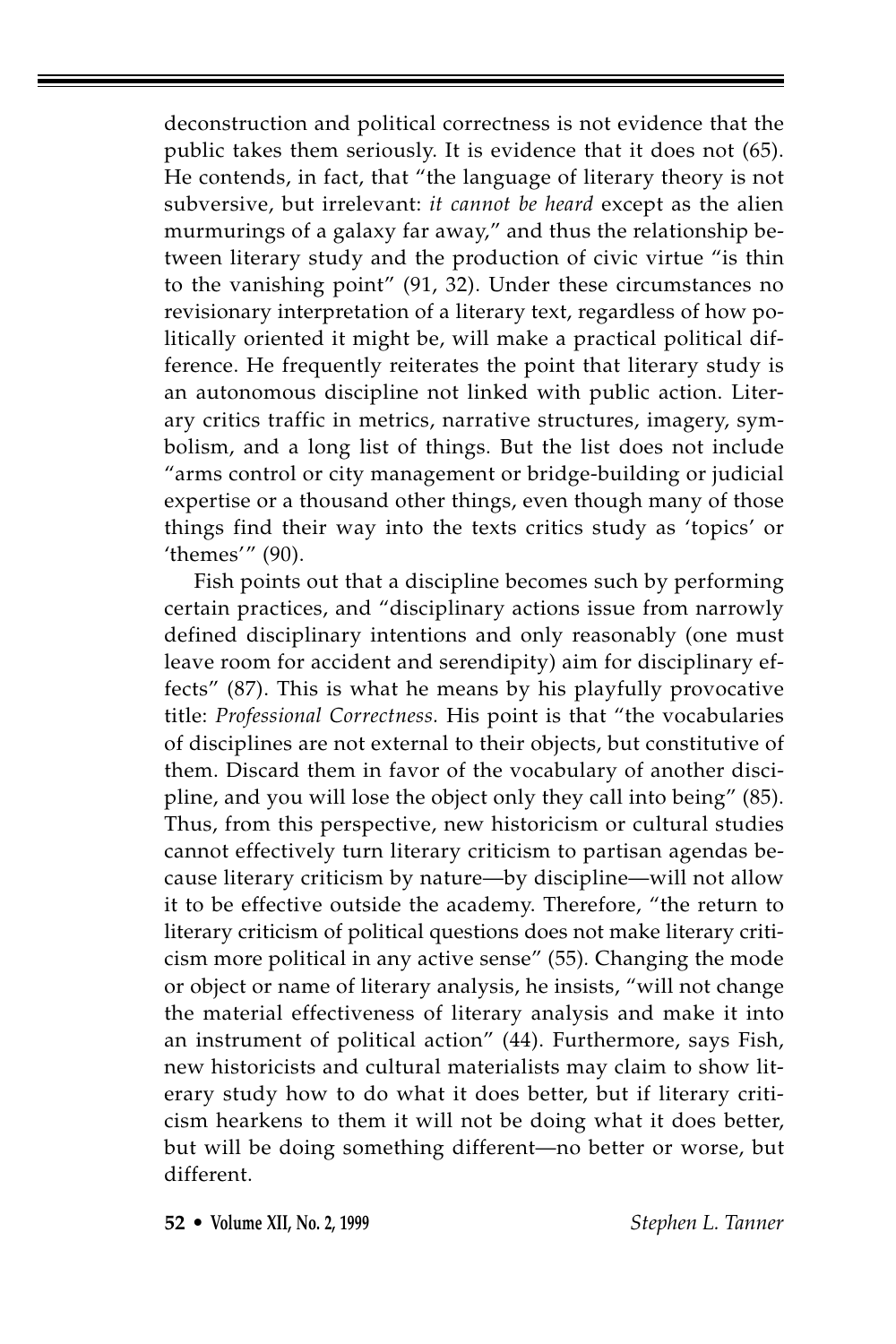The most significant recent exchange concerning the relationship between literary study and ethical-social-political behavior involves Richard A. Posner, Martha C. Nussbaum, and Wayne C. Booth. The first venue for this debate was a meeting of the American Philosophical Association. The papers were subsequently published in expanded form in *Philosophy and Literature* during 1997 and 1998. Posner, who is Chief Judge, U. S. Court of Appeals for the Seventh Circuit, and senior lecturer at the University of Chicago Law School, presents the challenge in "Against Ethical Criticism," an essay drawn from his book *Law and Literature.* Nussbaum, Professor of Law and Ethics at the University of Chicago and author of such books as *Love's Knowledge: Essays on Philosophy and Literature* and *Poetic Justice: The Literary Imagination and Public Life* responds with "Exactly and Responsibly: A Defense of Ethical Criticism." Joining her in defending ethical criticism with an essay titled "Why Banning Ethical Criticism Is a Serious Mistake" is Booth, a prominent scholar-critic, emeritus professor of English at the University of Chicago, whose book *The Company We Keep: An Ethics of Fiction* is a highly regarded treatment of its subject. Posner provides a rejoinder in "Against Ethical Criticism: Part Two." Of course no minds are changed in this debate and the perennial issues remain unresolved, but the essays provide stimulating exposition of the subject by three people who have thought and written on it extensively. Their essays are like iceberg tips, projections of weighty consideration.

Posner defends "the creed of aestheticism, or art for art's sake—if understood to mean that the moral content and conse-*Posner a* quences of a work of literature are irrelevant to its value as literature." As a motto for this position he cites Oscar Wilde's remark that "there is no such thing as a moral or immoral book. Books are well written, or badly written. That is all." Posner admits that "reading can have consequences, including moral and political ones," but his insistence in both essays is on "the separation of the moral from the aesthetic" ("Against Ethical Criticism" 1-2). He admits that in reading literature we learn about values, experiences, and sensibilities of many kinds and thus expand our emotional and intellectual horizons; but he does not consider this empathy-inducing role to be morally edifying: "empathy is amoral" (19). He also concedes that literature, in providing a vision of life more "concrete, meaningful, intelligible,

*Literary Study and the Social Order* **HUMANITAS • 53**

*literary formalist.*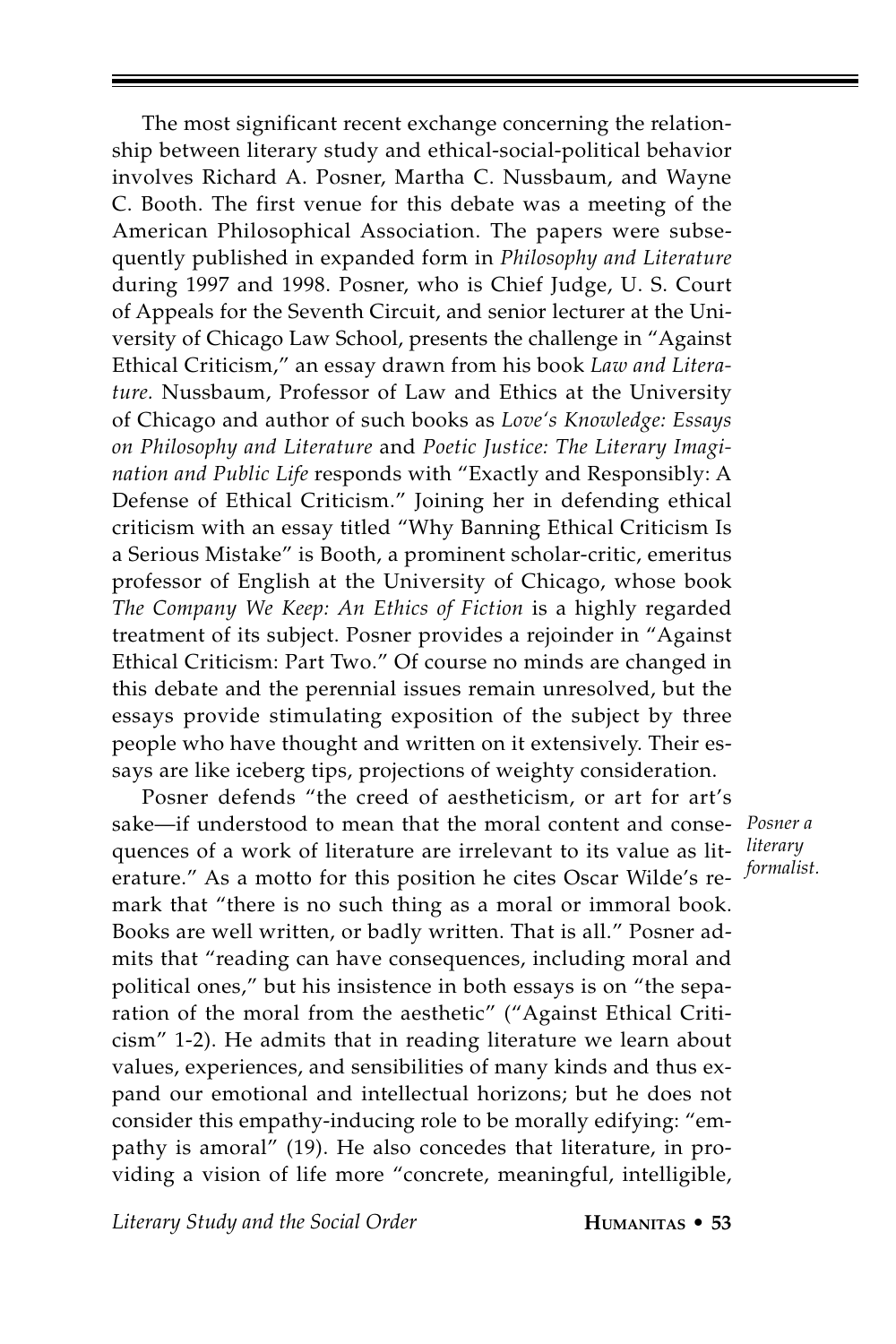coherent, conscious," enables us to feel enlarged and exhilarated; but he claims that this has to do with "a sense of power and selfhood rather than with the moral sense," and that the rich and varied emotional effects of literature "are psychological rather than moral" (22). "The world of literature is a moral anarchy" (5). Moreover, he counsels us to be skeptical of "any claim that readers can extract from works of imaginative literature practical lessons for living" (10). Against the opponents of the aesthetic tradition, particularly those in the "law and literature" movement, he defends three theses: "First, immersion in literature does not make us better citizens or better people. Second, we should not be put off by morally offensive views encountered in literature even when the author appears to share them. Third, authors' moral qualities or opinions should not affect our valuations of their works" (2).

*Nussbaum confuses morality with egalitarianism.*

Nussbaum is careful in her essay to make no claims about the moral properties of literature in general. Her argument is that some specific novels encourage a certain "wondering and fancying" that "nourishes the ascription of humanity, and the prospect of friendship" (356). She chooses "to focus rather narrowly on certain questions about how to live, and to leave other equally interesting questions to one side" (346). Her focus of interest is on the way certain novels can arouse our sympathetic attention to people or groups who are ignored or mistreated because of race, ethnicity, gender, or sexual orientation. Searching through narrative fiction, she enlists for her purposes works which she believes promote the kind of liberal, pluralistic tolerance she values. Being committed to this perspective, she not surprisingly argues "that Posner's assault on ethical criticism is, at bottom, an assault on political egalitarianism, and that his defense of aesthetic detachment is best understood as an anti-egalitarian political stance" (344-45). Her understanding of the aesthetic differs radically from Posner's. Her claim is that in general, and as far as novels are concerned, "we find aesthetically pleasing only works that treat human beings as humans and not just animals or objects, that contain what I have called respect before the soul. But this quality is also moral, so we might say that in the novel aesthetic interest and moral interest are not altogether unrelated" (357). In short, she contends that selected novels can be used to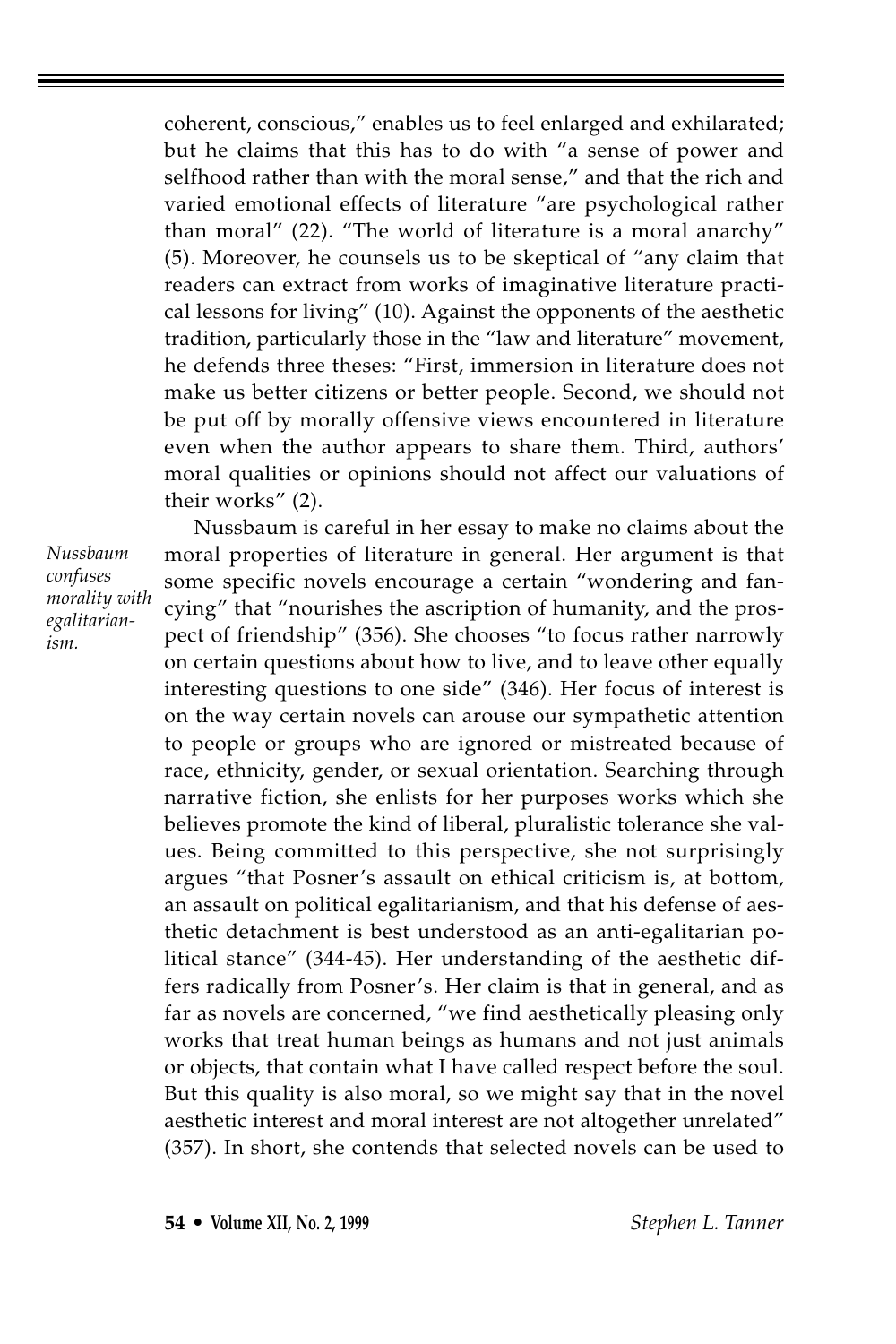complement moral or political philosophy in furthering egalitarianism.

Booth addresses Posner's challenge primarily by trying to clarify the definitions of "moral," "ethical," and "aesthetic." Booth defines these terms broadly, and from his point of view there are two Posners: one who (using narrow definitions) rules out all ethical questions from aesthetic judgment, and another who practices what is really (according to Booth's definition) ethical criticism. Booth's strategy for clarifying the debate and enlarging the area of common ground is to expand "moral" to include all "ethical" virtues—"the virtues, the powers, the habits of mind and heart" (375)—while at the same time expanding "aesthetic" in the direction of those same virtues: "If aesthetic quality is merely a matter of surface beauty or loveliness or attractiveness, and if by ethical we mean easily formulated moral matters like 'thou shalt not kill or commit adultery,' then obviously aesthetic quality can be separated from ethics" (376). His purpose, of course, is to negate both of those *"ifs."* He attempts to do so by making clever and amusing alterations in familiar poems by Wordsworth, Yeats, and Keats and in Shakespeare's *The Merchant of Venice.* The alterations do not change the formal qualities of the works, yet they seriously mar their total artistic effect. As Booth says of his changes in lines from Wordsworth's "Ode on the Intimations of Immortality," "By destroying the quality of mind and heart of the original speaker, with his delicate spiritual probing, I've ruined the aesthetic quality, in my definition" (381).

Booth brings two concepts of his own into the discussion. The first is his notion of "implied" author and reader, which he first introduced many years ago in *The Rhetoric of Fiction.* The implied author is neither the actual author nor the speaker in the story, although he may share qualities with both of these (just as Mark Twain is neither exactly Samuel Clemens nor Huckleberry Finn), but instead is the choosing consciousness that constitutes the full ethos of any particular work. "The implied author is, in short," says Booth, "a character who though more complex than the portrayed characters is far less complex than any real person, including the flesh-and-blood person who created that implied author, *and* less complex than ourselves as flesh-and-blood readers." In engaging with implied authors, we become implied readers, which is to say that we project part of ourselves into the context

*Literary Study and the Social Order* **HUMANITAS • 55**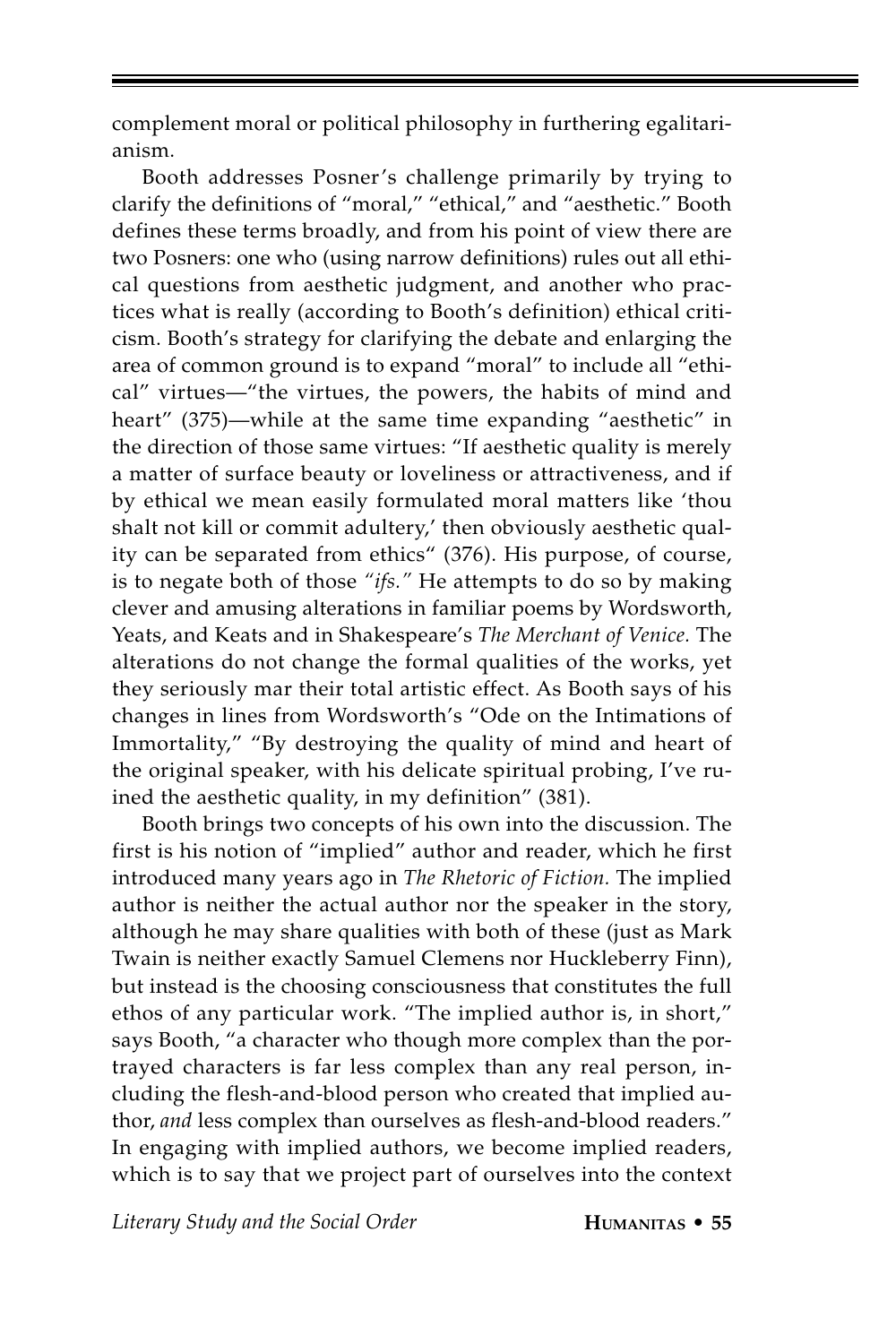and ethos of the narrative. "Thus in our moments of actual reading we are led to become quite different from who we are when we put down the book and go to the toilet or to do some grocery shopping or to quarrel with our beloved" (378). This process, according to Booth, has a significant bearing on the way reading fiction affects us: "Once we expand the notion of the ethical to include all the characteristics of the implied creator, and all of our relationship to him or her we find that all of our aesthetic judgments—of the beauty of the work, of the sheer joy that living with it produces—are inescapably tied to ethics" (378-79).

Booth's second concept is one he introduced in *The Company We Keep: An Ethics of Fiction.* He calls it "coduction." He means by this concept that no one is qualified alone to determine the meaning or value of any great story. Reflecting upon a story should involve exchanging ideas with others: "Our full ethical judgment is finally not based on any form of philosophical inductive or deductive proof but on what I've elsewhere dubbed coduction: I make my inferences of quality, then modify them as I debate them with others, neither side ever offering decisive logical proof' (373). This concept also has important implications for the way reading literature might influence us, for it suggests that our immediate reading of a story not only can but should be modified in consultation with others.

This completes my brief survey of recent ideas on literary study and the social order. The sampling is small, but representative enough to justify a few modest observations. The first is the obvious one that the debate hinges on distinctions and definitions. Nussbaum and Booth, for example, accuse Posner of defining ethics and aesthetics too narrowly, and Posner in return complains that they define the terms too broadly. Fish, for his part, subsumes aesthetics under professionalism, and ethical questions are conspicuously absent from his book. It is obvious, however, that his notion of "professional correctness" excludes ethical evaluation as a significant part of literary analysis.

Perhaps it is helpful in defining the key terms and determining the relation between aesthetic appreciation and ethical evaluation to remember that the great justification of literary study at any time is that it can help clarify and emphasize the function of the humanities themselves. By their very nature, the humanities do not offer analysis without synthesis, description without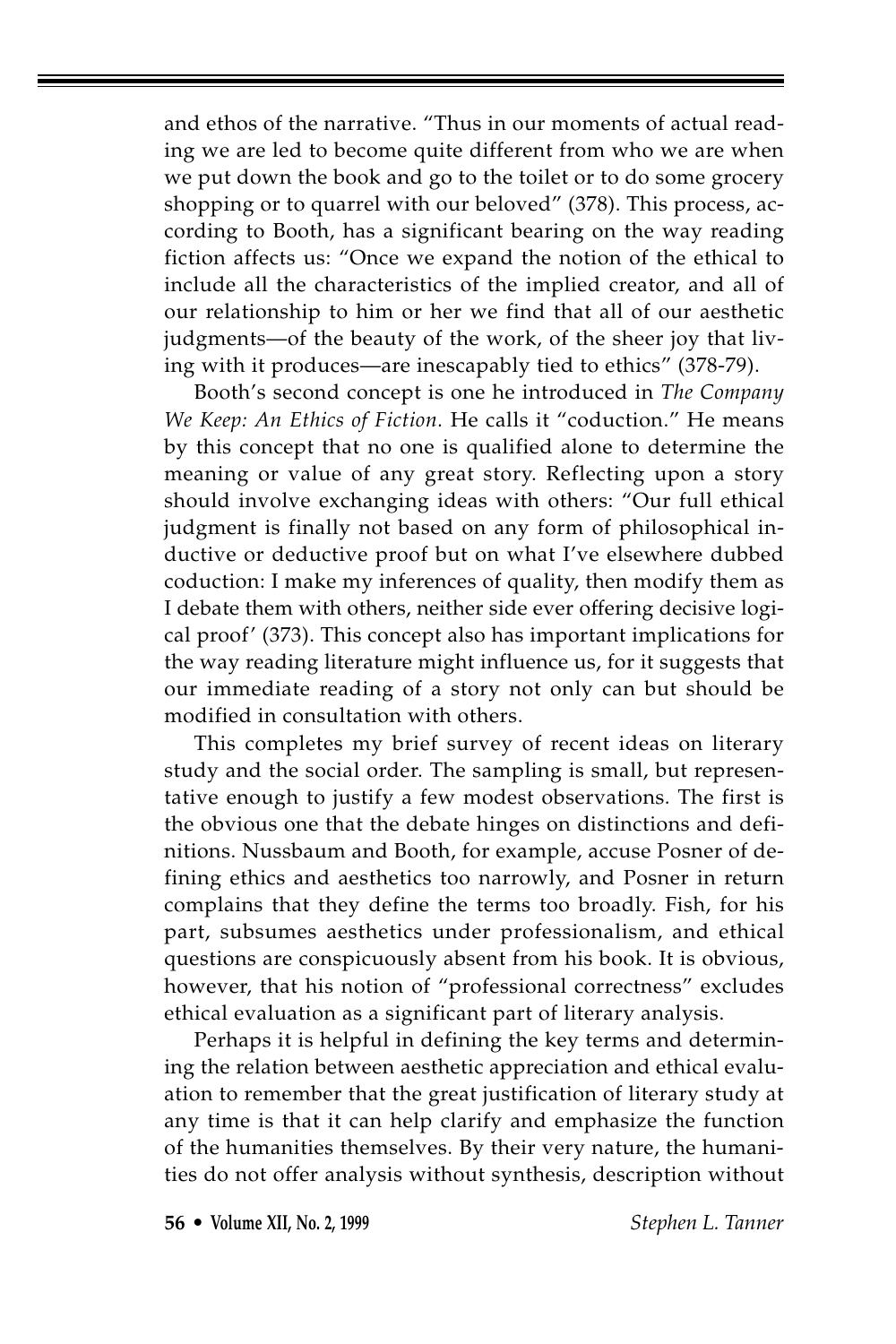evaluation, abstractions without feeling, or means without human ends. This, indeed, is the principal distinction between them and the physical and social sciences. As an activity that *subserves* the humanities, literary study fulfills its purpose best when it is fully aware of the aims and character of what it subserves. Literary study as criticism of the humanities, that is, must itself be humanistic; and to be humanistic is to be aware of basic human values and evaluate literature (its aesthetic and moral properties combined) in light of the ends these values promote. Such evaluation inevitably benefits the social order, though perhaps seldom or never in immediate, programmatic, or quantifiable ways.

Fish's professionalization of literary study highlights its distinctive nature as a discipline and pragmatically circumscribes *Morality* its impact on political change, but at the same time ignores literary experience among nonprofessional readers and underestimates the subtle and gradual influence of literature upon society. The project of negotiating definitions of ethics and aesthetics in relation to literary study is not well served by subsuming the terms under professionalism. And Posner's restrictive definitions and sharp distinctions seem inadequate applied to literary art, which deals so comprehensively with human experience and blends so inextricably beauty, truth, and problems of good and evil. Nussbaum's definitions are broader, but I am troubled by her inclination to identify ethics so exclusively with the new compassion of multiculturalism and then attribute an aesthetic character to that compassion. Morality involves standards, judgments, and spirit-wrenching discriminations as well as sympathy. And, as with all passions, the passion for compassion should be bridled to some degree. As Hannah Arendt warns, "Pity, taken as the spring of virtue, has proved to possess a greater capacity for cruelty than cruelty itself' (84-85).

Booth's hearkening back to the classical sense of ethics as the virtues, powers, and habits of mind and heart and his recognition that these are ineluctably implicated in the aesthetic experience seems to me the best avenue for exploring the relationship of literary study to the social order. And in defining terms in this relationship, we should heed Aristotle's admonition at the beginning of his treatise on ethics that "it is the mark of an educated man to look for precision in each class of things just so far

*Literary Study and the Social Order* **HUMANITAS • 57**

*more than sympathy.*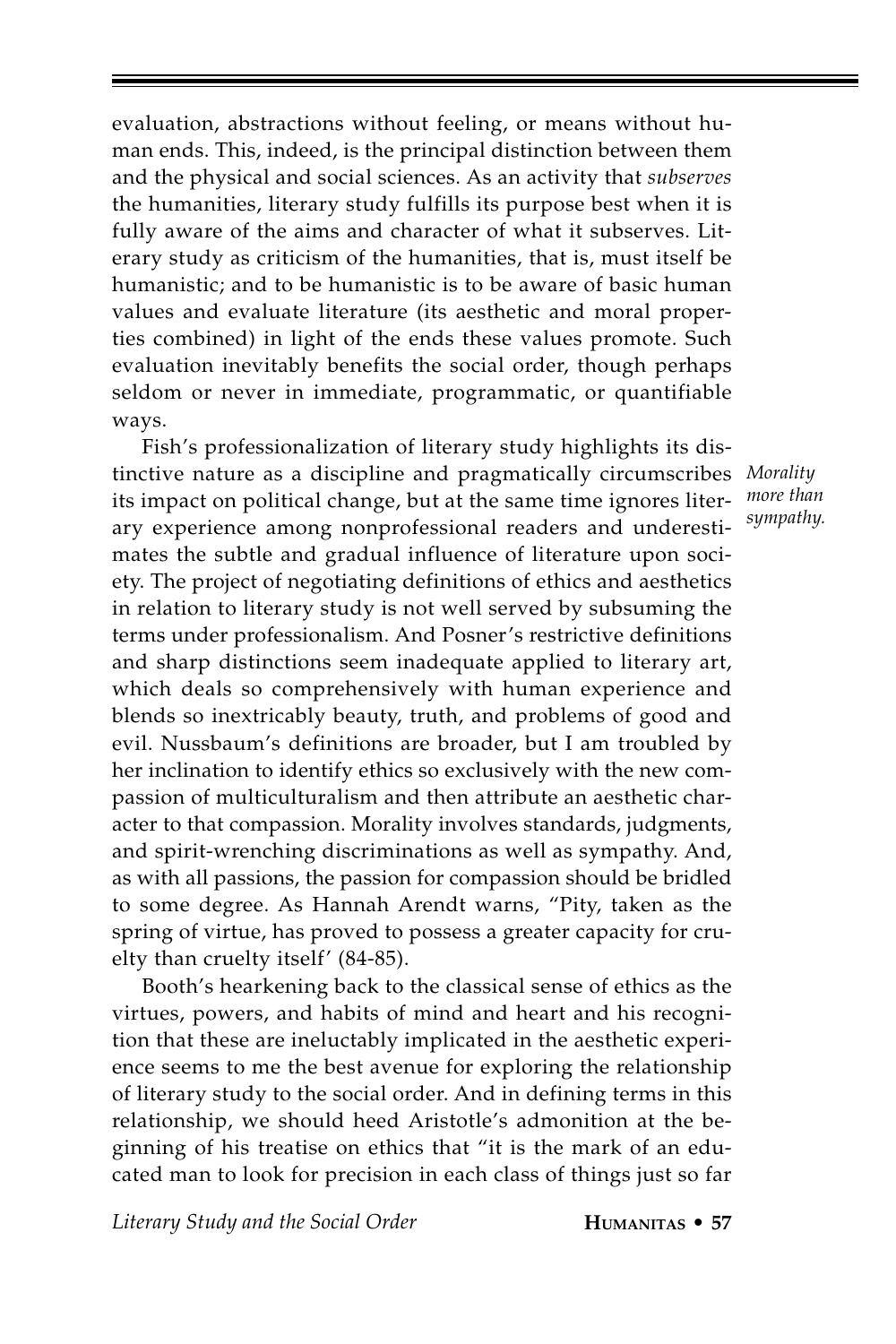*Ethics and aesthetics symbiotic.*

as the nature of the subject admits" (3). The nature of literature's impact on society allows only limited precision. Ethics and aesthetics are not the same thing, but taken in their proper breadth, they are symbiotic. "The fact is," Paul Elmer More wisely observed, "that ethics and aesthetics are inseparable in art. Or, more precisely, just in proportion as the practice or criticism of art becomes superficial, ethics and aesthetics tend to fall apart, whereas just in proportion as such practice or criticism strikes deeper, ethics and aesthetics are more and more implicated one in the other until they lose their distinction in a common root" (108-09). This relationship underlies certain paradoxes in the best ethical criticism, for example, the application of literary standards, which in order to be effectively literary, must be more than literary. Or, as Peter Shaw observes, "Paradoxically, the only satisfactory procedure for deriving a moral vision from literature lies in starting with fidelity to pleasure, even though pleasure is not in itself moral" (149).

Another observation related to the meaning of key words in the debate is that "ethical" has recently replaced "moral" as the preferred adjective modifying literary criticism interested in conduct as well as beauty. Since the terms are largely synonymous, the shift may seem insignificant, but it is not. "Moral" connotes making judgments between right and wrong, good and evil—an uncongenial practice in a relativistic age which celebrates diversity as an end in itself. On the other hand, "ethical" connotes conforming to the standards of conduct of a given profession, group, or subculture. Unlike "moral," which suggests a universal and unchanging foundation in human nature, "ethical" suggests a constructed code appropriate for certain groups or situations. The shift in terms mirrors the recent shift in literary-intellectual opinion from logocentrism to historicism or social constructionism. Until the last few decades, phrases like moral criticism, moral imagination, and moral nature were common in literary study. Lionel Trilling, for example, used such phrases twenty times in his famous 1948 essay "Huckleberry Finn," an average of nearly twice per page *(Liberal Imagination* 100-112). Wayne Booth himself used the word "moral" frequently in his 1961 *The Rhetoric of Fiction,* titling his concluding chapter "The Morality of Impersonal Narration." More recently, however, he has strategically shifted to "ethical" as more palatable to his

**58 • Volume XII, No. 2, 1999** *Stephen L. Tanner*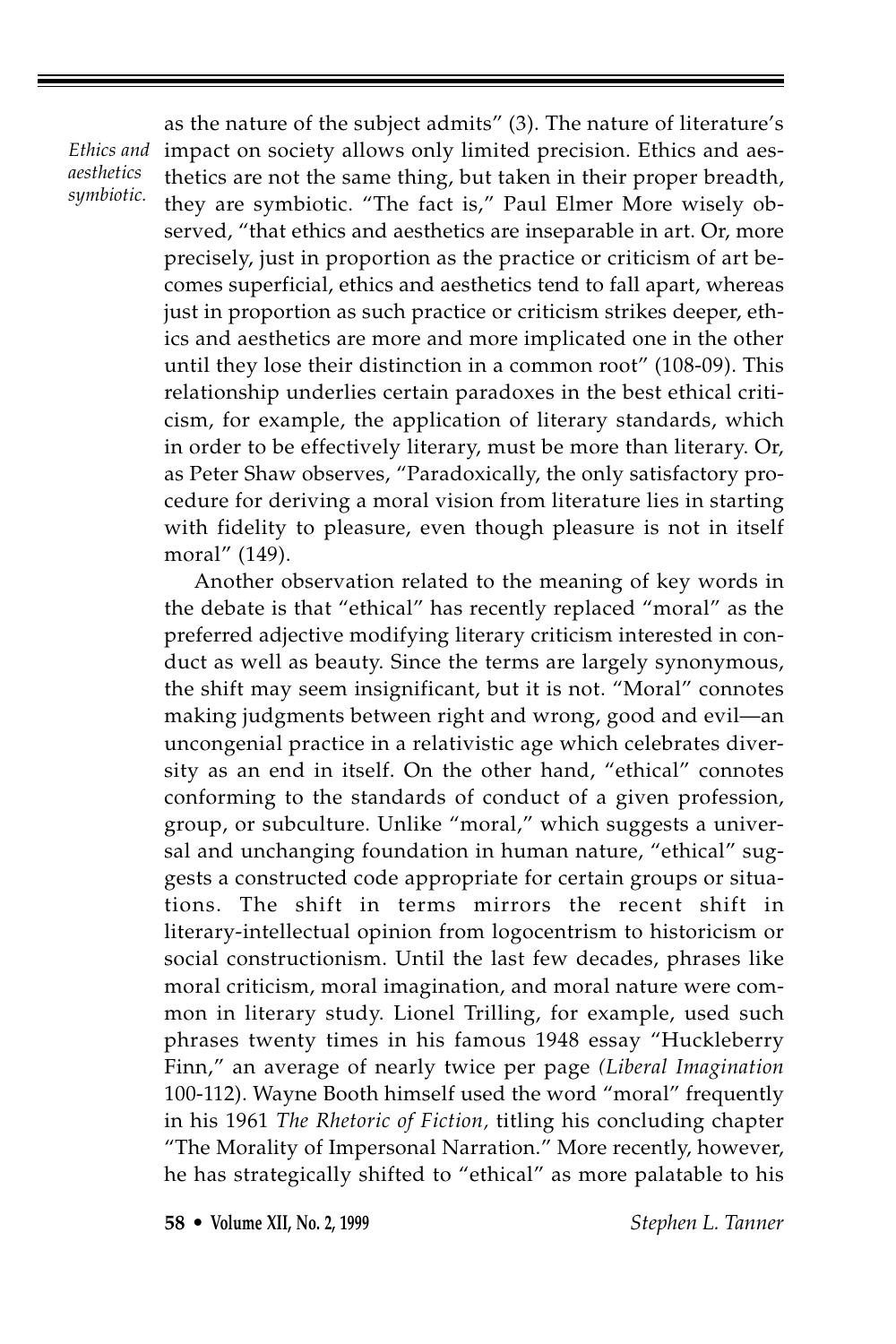audience. The subtitle of *The Company We Keep* is *"An* Ethics of Fiction" and certainly not *"The* Morality of Fiction." Is the substitution of "ethical" for "moral" in critical discourse significant? It may be that literary study devoted to ethical rather than moral concerns (as I have distinguished the two) has both a cause and effect relationship to the social order: a retreat from judgments of good and evil in society impacts literary discourse and vice versa.

One point of agreement in the debates I summarized is that reading good literature does not in itself make good people. Yet *Deriving the* many good people believe they have been improved by reading literature. The implication of this is that something more than what and how much one reads is involved. And that something is perhaps related to the distinction between moral and ethical I just suggested. Literature can be good for you, and can be bad for you. And the difference is not simply a matter of which literature. The same book could be good or bad for different persons, or even for the same person at different stages of mental, emotional, spiritual development. This is because so much depends on the persons and how they read—that is, on the general values, assumptions, attitudes, aspirations, and intuitions that orient their reading. That orientation, I am inclined to believe, is ultimately determined by the strength or weakness of a primordial moral sense (not a socially constructed ethical sense), an intuition that there is purpose behind the phenomena of the world corresponding to the immediate sense of purpose in the individual conscience. It is an intuition of how things *really* are that is prior to all subsequent thought and rational analysis. This innate sense is the source of our conviction that we are responsible free agents, and our entire moral vocabulary rests upon it. We cannot explain it away because it abides beyond the reach of causal concepts. It is an ineradicable inner certainty that a shining point exists where all lines converge. Saul Bellow describes it as a "channel to the soul" and says that "it is our business to keep it open, to have access to the deepest part of ourselves—to that part of us which is conscious of a higher consciousness, by means of which we make final judgments and put everything together. The independence of this consciousness, which has the strength to be immune to the noise of history and the distractions of our immediate surroundings, is what the life struggle is

*Literary Study and the Social Order* **HUMANITAS • 59**

*most from literature requires sense of higher reality.*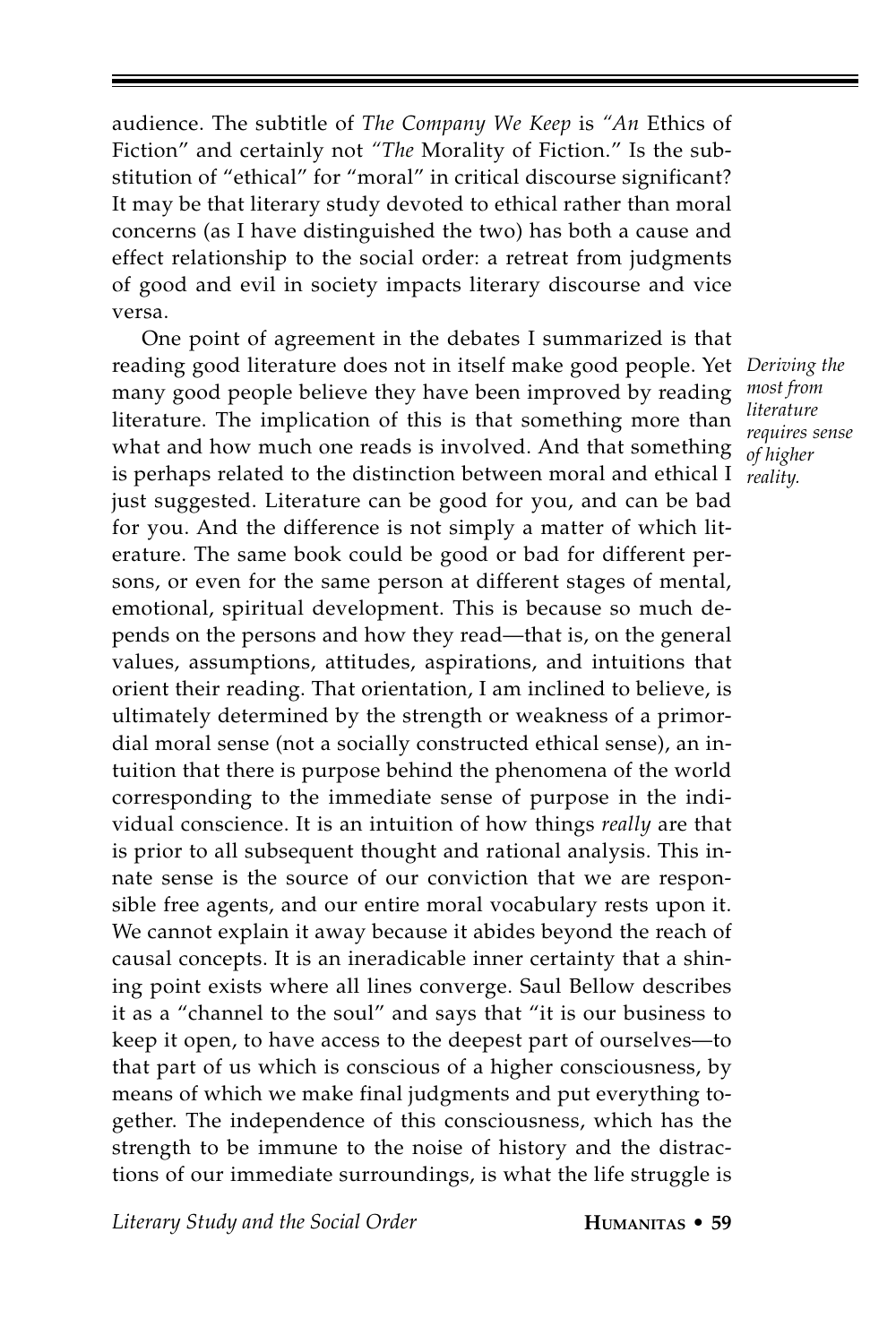all about" (16-17). People are influenced by literature according to how hidden or discovered, how clogged or open, this channel is. And of course it is the images, stories—in short the intellectual-imaginative stimulation—of certain kinds of literature introduced early in life that nurtures this inherent moral inclination. The aim of the best literature has always been to reconcile us to life by showing (or at least intimating) that life is not limited to the actual data of existence. Considerations of literary study and the social order must take this channel—this primordial "sense of reality," as Isaiah Berlin calls it (xxviii)—into account. Literature is as varied as the persons who produce it. Some of it reveals and some of it conceals the channel to the soul.

*Postmodernist literary theory intrinsically reductionist.*

My final observation is that talk of a channel to the soul and the exchange of arguments for and against ethical criticism may be beside the point for much current academic literary study. Theory appears to reign in the academy, and the *raison d'être* of much theory is a denial of essentialist conceptions of self and foundationalist notions of truth and values. The notion of soul used in the preceding paragraph exists only to be negated in both the poststructuralist critique of logocentricism and the cultural studies critique of essentialism. The deconstruction of the "I" or "disappearance of the subject" in postmodernism makes the ethics-aesthetics argument ultimately mute by eliminating the very ground of responsibility.

Similarly, the arguments of Posner, Nussbaum, and Booth remain too much within traditional parameters to engage the postmodern theorist. Posner, Nussbaum, and Booth, for example, speak of literary "works" instead of "texts," signaling their disregard of the fundamental postmodern premise of "textuality." Booth alone mentions postmodern theory and does so only in an incidental dismissal of "some dogmatic postmodernists" who have declared the author dead (378). The literary works cited and discussed in the debate are all from the traditional canon, and the principal assumptions, technical terms, and vogue words of postmodernism are absent. While Posner, Nussbaum, and Booth argue the merits of literary study as an ethical influence on social harmony, postmodern theorists conceive literary study as a "problematizing" of the settled surface of received truths—a sanctioned space for the expression of social dissidence. And while Posner, Nussbaum, and Booth examine the impact of literary

**60 • Volume XII, No. 2, 1999** *Stephen L. Tanner*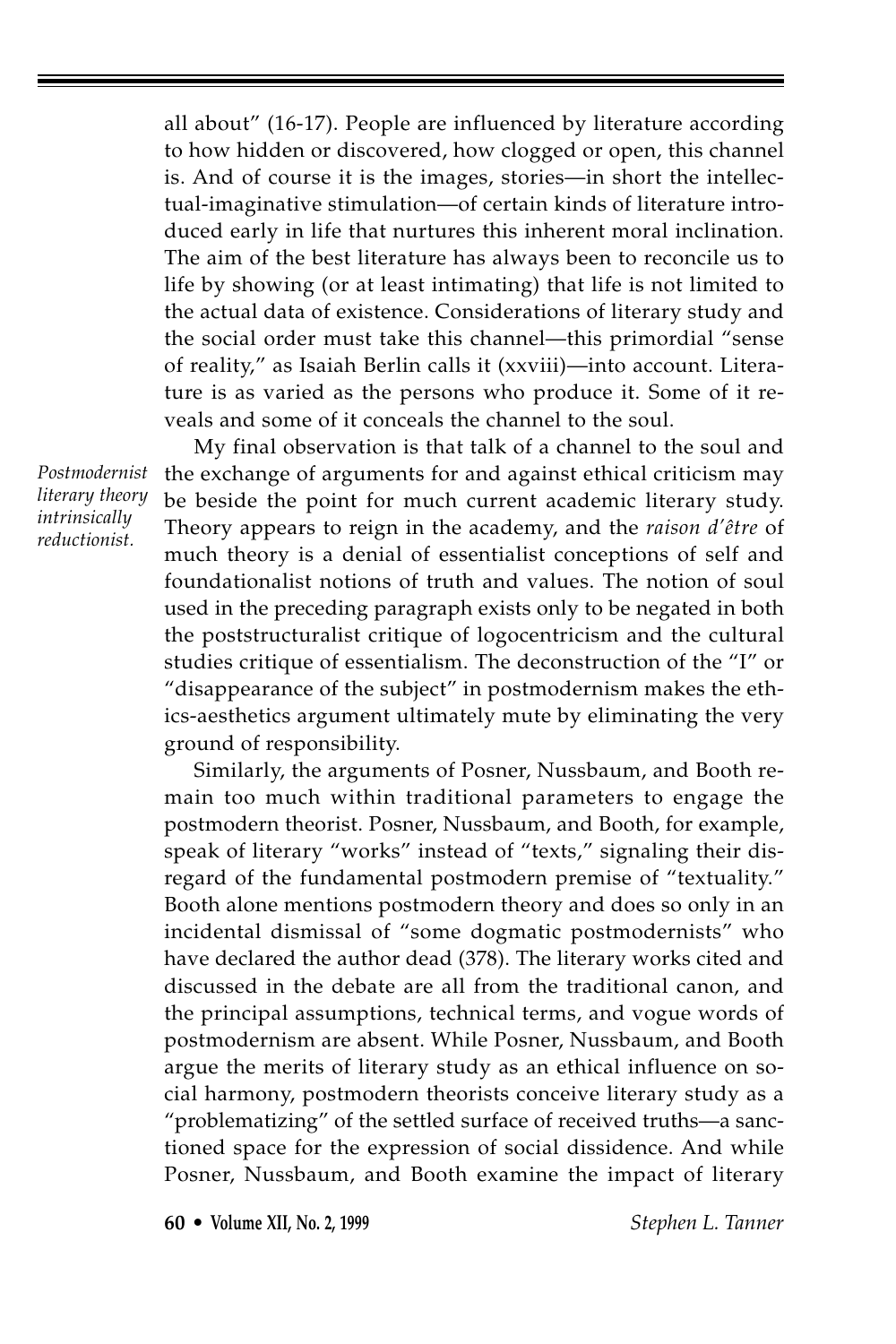study on experience, current theory seems, in its self-referential rationalism, to disavow the relevance of experience. This is why critics of postmodernism allege that it puts "reality" in question marks in order to finesse its lack of justification in any empirical observation of the real world. James Seaton claims, in this vein, that radical postmodernists (and he singles out Fish) "not only disallow attempts to move from literature to life; they argue that the literary work itself has no stable, independent existence and thus cannot be used as a basis for any judgments at all. One cannot settle arguments about life or law by reference to a literary text, since there is no boundary between the text itself and competing interpretations" (184-85). So long as literary academics disregard the relation of literature to life and remain isolated from the general culture (as even presumed social activists like academic feminists and cultural studies theorists largely do), they lack the kind of confrontation with reality essential to debates about how society ought to function.

Posner, Nussbaum, and Booth assume for their arguments readers of literature who are "attentive," "sensitive," and "fully engaged." But a significant consequence of literary instruction according to the methods and assumptions of postmodern theory is students unskilled in such reading. They are taught to "do theory" rather than to read literature. Contemporary approaches to literary study tend to appropriate literary works for nonliterary ends. Students are instructed to begin with a theoretical conception, which naturally orients and determines their responses and perceptions while reading. This is why Frank Lentricchia, in renouncing literary theory to read literature with his undergraduates and to write novels, complains that most literary criticism is not literary at all. Booth speaks of inductive, deductive, and coductive approaches. The approach of "doing theory" is most often *reductive.* And if close, thoughtful, emotionally engaged, unpredisposed reading is not thought about and taught in the schools, it is bound to atrophy in educated citizens. Literary study must, after all, be the study of literature—literature as its own best teacher—in order for the impact of literature in its uniqueness to be properly assessed.

Literary study used to be a repertoire of often compatible approaches (formalistic, biographical, psychological, philological, archetypal, moral, etc.). These approaches shared the fundamental

*Literary Study and the Social Order* **<b>HUMANITAS • 61**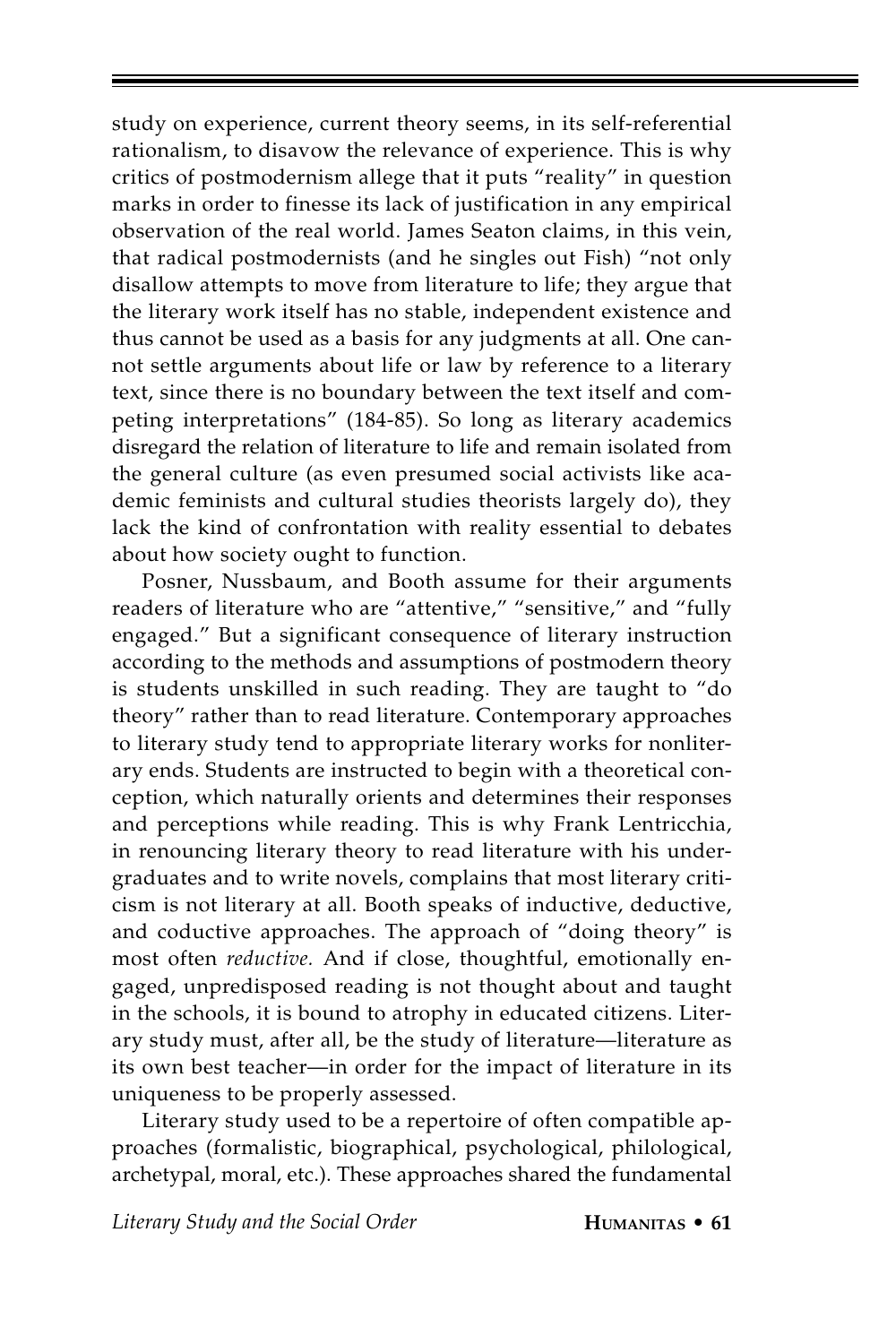assumption that authors are human beings capable, within broad linguistic possibilities, of describing and interpreting in meaningful ways to others the intellectual, emotional, and spiritual range of human experience. Movements in literary theory now come congealed with exclusionary ideological and anti-metaphysical worldviews that call into question human nature, agency, and communication. Before we continue the interminable but ever necessary debate regarding the relation of literary study—as *literary* study—to the social order, we need to confront more deliberately the full implications of postmodern literary-intellectual opinion for the social and moral order.

## *Works Cited*

- Aristotle. *The Nicomachean Ethics.* Trans. David Ross and revised by J. L. Ackrill and J. 0. Urmson. Oxford: Oxford UP, 1992.
- Arendt, Hannah. *On Revolution.* New York: Viking, 1963.
- Arnold, Matthew. "Wordsworth." In *Criticism: The Major Texts,* ed. Walter Jackson Bate. New York: Harcourt, Brace & World, 1952.
- Bellow, Saul. Foreword to *The Closing of the American Mind* by Allan Bloom. New York: Simon and Schuster, 1987.
- Berlin, Isaiah. *The Proper Study of Mankind.* New York: Farrar, Straus and Biroux, 1998.
- Booth, Wayne C. *The Company We Keep: An Ethics of Fiction.* Berkeley: U California P, 1988.
- —. *The Rhetoric of Fiction.* Chicago: U Chicago P, 1961.
- —. "Why Banning Ethical Criticism Is a Serious Mistake." *Philosophy and Literature* 22 (1998): 366-93.
- Chace, William M. *Lionel Trilling: Criticism and Politics.* Stanford: Stanford UP, 1980.
- Fish, Stanley. *Professional Correctness: Literary Studies and Political Change.* New York: Clarendon Press, 1995.
- Lentricchia, Frank. "Last Will and Testament of an Ex-Literary Critic." *Lingua Franca,* September/October 1996, 59-67.
- Posner, Richard A. "Against Ethical Criticsim." *Philosophy and Literature* 21 (1997): 1-27.
- —. "Against Ethical Criticism: Part Two." *Philosophy and Literature* 22 (1998): 394-412.
- Nussbaum, Martha C. "Exactly and Responsibly: A Defense of Ethical Criticism." *Philosophy and Literature* 22 (1998): 343-65.
- **62 Volume XII, No. 2, 1999** *Stephen L. Tanner*